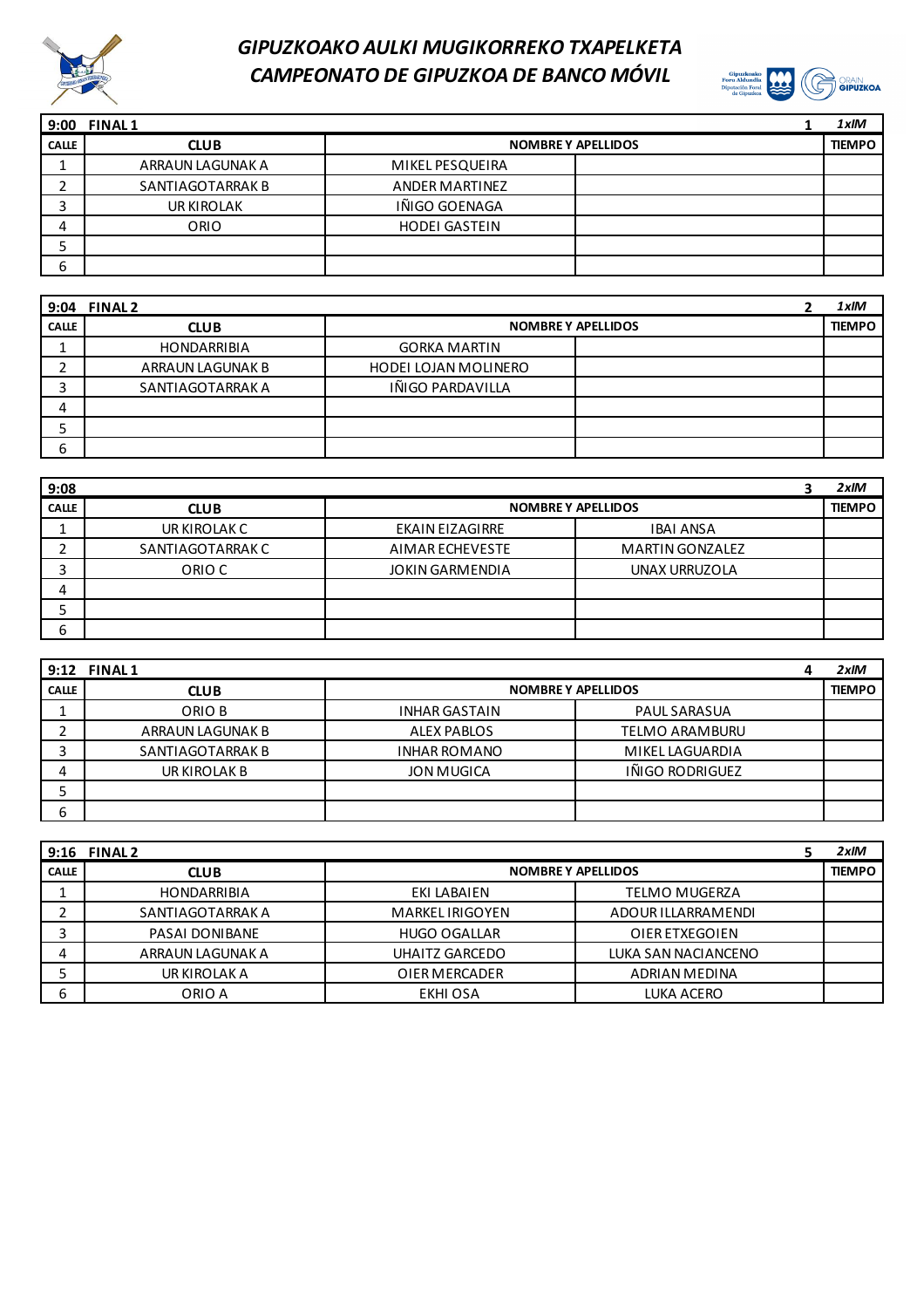



|              | 9:20 FINAL 1          |                       | 6                          | 4xIM          |
|--------------|-----------------------|-----------------------|----------------------------|---------------|
| <b>CALLE</b> | <b>CLUB</b>           |                       | <b>NOMBRE Y APELLIDOS</b>  | <b>TIEMPO</b> |
|              | <b>HONDARRIBIA</b>    | OHIAN ZEBERIO         | DANEL LOPEZ                |               |
|              |                       | <b>JULEN CASARES</b>  | <b>UNAI ALVAREZ</b>        |               |
| C.           | SANTIAGOTARRAK        | <b>URKO PUY</b>       | <b>UNAI ARCELUS</b>        |               |
|              |                       | <b>ASIER YAGUE</b>    | <b>JUAN MARTINEZ</b>       |               |
| 3            | UR KIROLAK            | <b>MIKEL LOPEZ</b>    | <b>JULEN IRIONDO</b>       |               |
|              |                       | <b>ENEITZ PASCUAL</b> | <b>IKER COLINA</b>         |               |
| 4            | ORIO                  | OHIAN MANTEROLA       | AIMAR IKATZETA             |               |
|              |                       | <b>IBAI AROSTEGUI</b> | <b>IKER ARAMENDI</b>       |               |
| 5            | <b>PASAI DONIBANE</b> | <b>IKER ROJAS</b>     | <b>ENEKO AGIRREGABIRIA</b> |               |
|              |                       | <b>ZUHAITZ AGUDO</b>  | <b>MARKEL SALABERRIA</b>   |               |
| 6            |                       |                       |                            |               |

|              | 9:24 FINAL1              |                           |                               |           | 2xVM/F        |
|--------------|--------------------------|---------------------------|-------------------------------|-----------|---------------|
| <b>CALLE</b> | <b>CLUB</b>              | <b>NOMBRE Y APELLIDOS</b> |                               |           | <b>TIEMPO</b> |
|              | UR KIROLAK               | <b>IDOIA BURUTARAN</b>    | IZASKUN BURUTARAN             | VF        |               |
|              | <b>PASAI DONIBANE</b>    | AMA LUR LEON              | BASAGAITZ GUEREÑO             | VF        |               |
|              | <b>ARRAUN LAGUNAK</b>    | OSKIA YABEN               | NERE MANTEROLA                | VF        |               |
| 4            | ORIO                     | <b>JAVIER PUERTAS</b>     | MIGUEL ANGEL MILLARES         | <b>VM</b> |               |
|              | <b>PASAI DONIBANE</b>    | EUSKO ARAMBURU            | ANDER OTERO                   | <b>VM</b> |               |
| ь            | <b>ARRAUN LAGUNAK 2-</b> | <b>IBON ARRIZABALAGA</b>  | <b>JOSE ANTONIO BAQUERIZA</b> | VM        |               |

|              | 9:28 FINAL 1       |                           |           | 1xVM/F        |
|--------------|--------------------|---------------------------|-----------|---------------|
| <b>CALLE</b> | <b>CLUB</b>        | <b>NOMBRE Y APELLIDOS</b> |           | <b>TIEMPO</b> |
|              | <b>HONDARRIBIA</b> | ARANZAZU MARISCAL         | VF        |               |
|              | ARRAUN LAGUNAK A   | <b>ITZIAR UZKUDUN</b>     | VF        |               |
|              | ARRAUN LAGUNAK B   | <b>EVA MILLARES</b>       | VF        |               |
| 4            |                    |                           |           |               |
|              | UR KIROLAK         | IÑIGO COLLAZO             | <b>VM</b> |               |
| ь            |                    |                           |           |               |

| 9:32           |                    |                           |                           | 9 $8 + 1M/F$  |
|----------------|--------------------|---------------------------|---------------------------|---------------|
| <b>CALLE</b>   | <b>CLUB</b>        | <b>NOMBRE Y APELLIDOS</b> |                           | <b>TIEMPO</b> |
|                |                    | <b>MADDI ERGUIN</b>       | MARINA GAZTAÑAZPI         |               |
|                |                    | <b>JARE MILLARES</b>      | <b>ELENE URRESTILLA</b>   |               |
| 1              | ORIO IF            | <b>IRAIA LOZANO</b>       | ENERITZ REZABAL           |               |
|                |                    | <b>AMANE BASURTO</b>      | <b>NOA ADURIZ</b>         |               |
|                |                    | IRATI OLAIZOLA (T)        |                           |               |
|                |                    | OIER BRAVO                | MARKEL AGINAGA            |               |
|                |                    | <b>MANEX LARRETXEA</b>    | OIER ANCISAR              |               |
| $\overline{2}$ | <b>HONDARRIBIA</b> | <b>TELMO GAZTELUMENDI</b> | IÑAKI PUENTE              |               |
|                |                    | EKHI SISTIAGA             | <b>MARTIN LOPEZ</b>       |               |
|                |                    | <b>ANER RIBES</b>         |                           |               |
|                |                    | <b>IKER SANCHEZ</b>       | UNAX ESPINOSA             |               |
|                |                    | <b>JULEN GARCIA</b>       | ADRIAN CHOIDI             |               |
| 3              | UR KIROLAK         | <b>ASIER BRENES</b>       | <b>EKAIN DE NAVASCUES</b> |               |
|                |                    | OIER ESNAOLA              | PERU ALZA                 |               |
|                |                    | <b>JON NARVAIZA</b>       |                           |               |
| 4              |                    |                           |                           |               |
| 5              |                    |                           |                           |               |
| 6              |                    |                           |                           |               |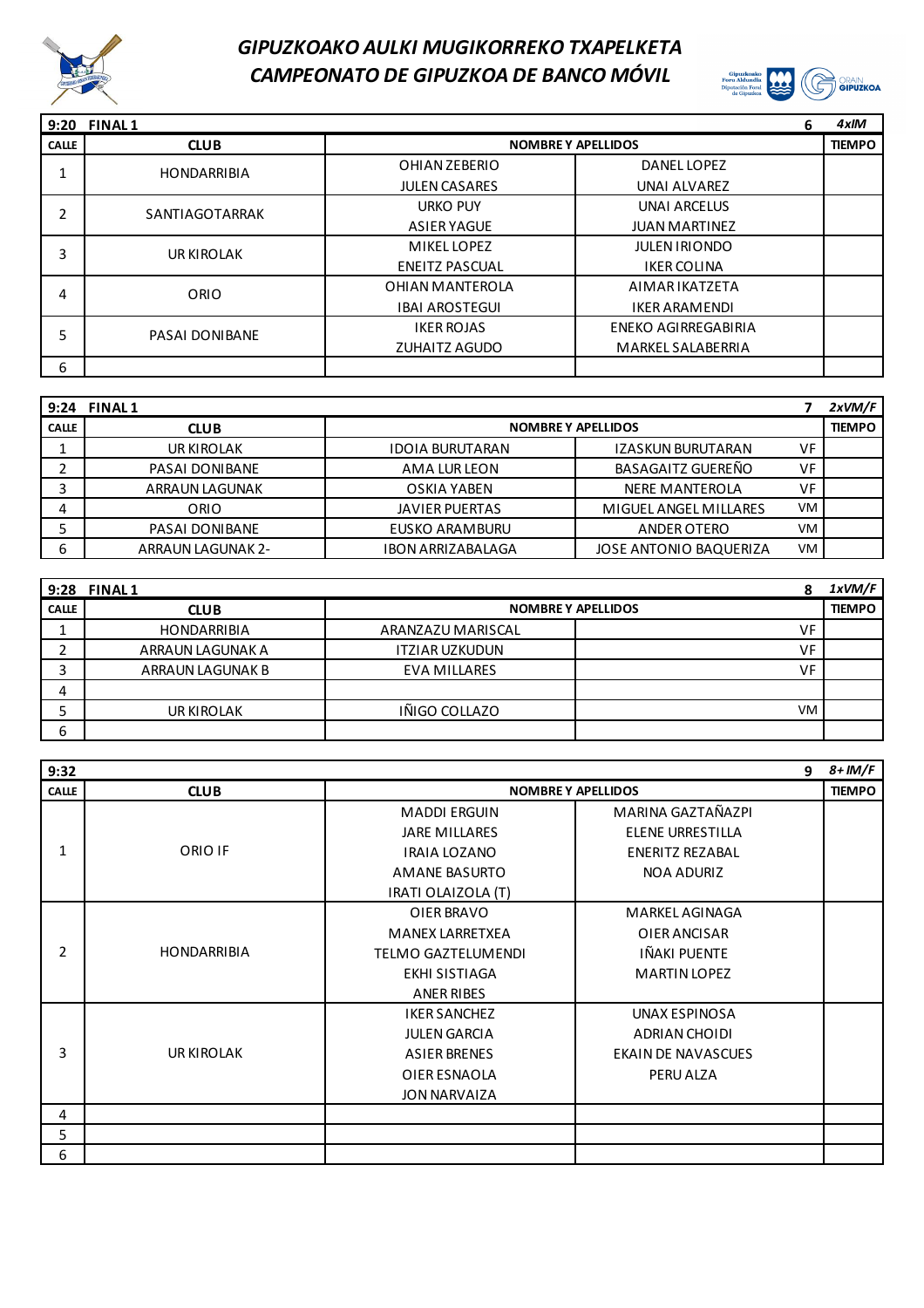



| 9:36         | <b>FINAL1</b>      |                           | 10 | $1x$ IF       |
|--------------|--------------------|---------------------------|----|---------------|
| <b>CALLE</b> | <b>CLUB</b>        | <b>NOMBRE Y APELLIDOS</b> |    | <b>TIEMPO</b> |
|              | <b>HONDARRIBIA</b> | OHIANE RETOLAZA           |    |               |
|              | PASAI DONIBANE A   | OLAIA ETXAIDE             |    |               |
|              | UR KIROLAK A       | <b>IRATI LOYARTE</b>      |    |               |
| 4            | SANTIAGOTARRAK     | <b>MAIALEN ZAPIAIN</b>    |    |               |
|              | UR KIROLAK B       | <b>IRATI GUDE</b>         |    |               |
| ь            | PASAI DONIBANE B   | MADDI OLASKOAGA           |    |               |

| 9:40         | <b>FINAL1</b>         |                           | 11                     | $2x$ IF       |
|--------------|-----------------------|---------------------------|------------------------|---------------|
| <b>CALLE</b> | <b>CLUB</b>           | <b>NOMBRE Y APELLIDOS</b> |                        | <b>TIEMPO</b> |
|              | UR KIROLAK A          | <b>INTZA ELIZASU</b>      | <b>MALEN GALARRAGA</b> |               |
|              | UR KIROLAK B          | AIURI GORRITI             | <b>ADRIANA ARBESU</b>  |               |
| ر            | <b>ARRAUN LAGUNAK</b> | AIMARA JAUREGUI           | AITANA SAN JUAN        |               |
| 4            | ZARAUTZ               | <b>IRATXE IRURETA</b>     | LOHITZUNE ORBEGOZO     |               |
|              |                       |                           |                        |               |
| 6            |                       |                           |                        |               |

| 9:44         | <b>FINAL1</b>      |                          | 12                        | $4x$ IF       |
|--------------|--------------------|--------------------------|---------------------------|---------------|
| <b>CALLE</b> | <b>CLUB</b>        |                          | <b>NOMBRE Y APELLIDOS</b> | <b>TIEMPO</b> |
|              | UR KIROLAK         | <b>OHIANE SALAVERRIA</b> | <b>AINARA GASTON</b>      |               |
|              |                    | AMAIA MATYAS             | <b>IZARO OLAIZOLA</b>     |               |
| ∍            | ORIO               | <b>NAHIA URANGA</b>      | AITANA OTAEGUI            |               |
|              |                    | <b>MIREIA TORRES</b>     | DANA ACERO                |               |
| 3            | <b>HONDARRIBIA</b> | <b>IRENE ORTEGA</b>      | NORA APEZETXEA            |               |
|              |                    | LYDIA ESCUDERO           | <b>PAULE AMUNARRIZ</b>    |               |
| 4            | ZARAUTZ            | NORA ETXEBERRIA          | AÑES REKONDO              |               |
|              |                    | MARIA NADET ELUSTONDO    | <b>UDANE ORBEGOZO</b>     |               |
| 5            |                    |                          |                           |               |
| 6            |                    |                          |                           |               |

| 9:48         |                |                            |                           | 13  | $8 + 14 - VM$ |
|--------------|----------------|----------------------------|---------------------------|-----|---------------|
| <b>CALLE</b> | <b>CLUB</b>    |                            | <b>NOMBRE Y APELLIDOS</b> |     | <b>TIEMPO</b> |
| 1            | UR KIROLAK     | IÑAKI RODRIGUEZ            | RAMON ALDAI               | VM. |               |
|              |                | <b>FELIX CEBERIO</b>       | <b>AGUSTIN EIZAGIRRE</b>  |     |               |
|              |                | <b>ALFONSO DIEZ</b>        | AITOR GONZALEZ            |     |               |
|              | SANTIAGOTARRAK | <b>ANTTON ARELLANO</b>     | <b>INA MANCISIDOR</b>     |     |               |
| 2            |                | <b>JOSU VILLAFRANCA</b>    | IÑIGO TEJERO              | VM  |               |
|              |                | PEIO ARSUAGA               | KOLDO LAGUARDIA           |     |               |
|              |                | <b>BITTOR BASTERRA (T)</b> |                           |     |               |
| 3            |                |                            |                           |     |               |
| 4            |                |                            |                           |     |               |
| 5            |                |                            |                           |     |               |
| 6            |                |                            |                           |     |               |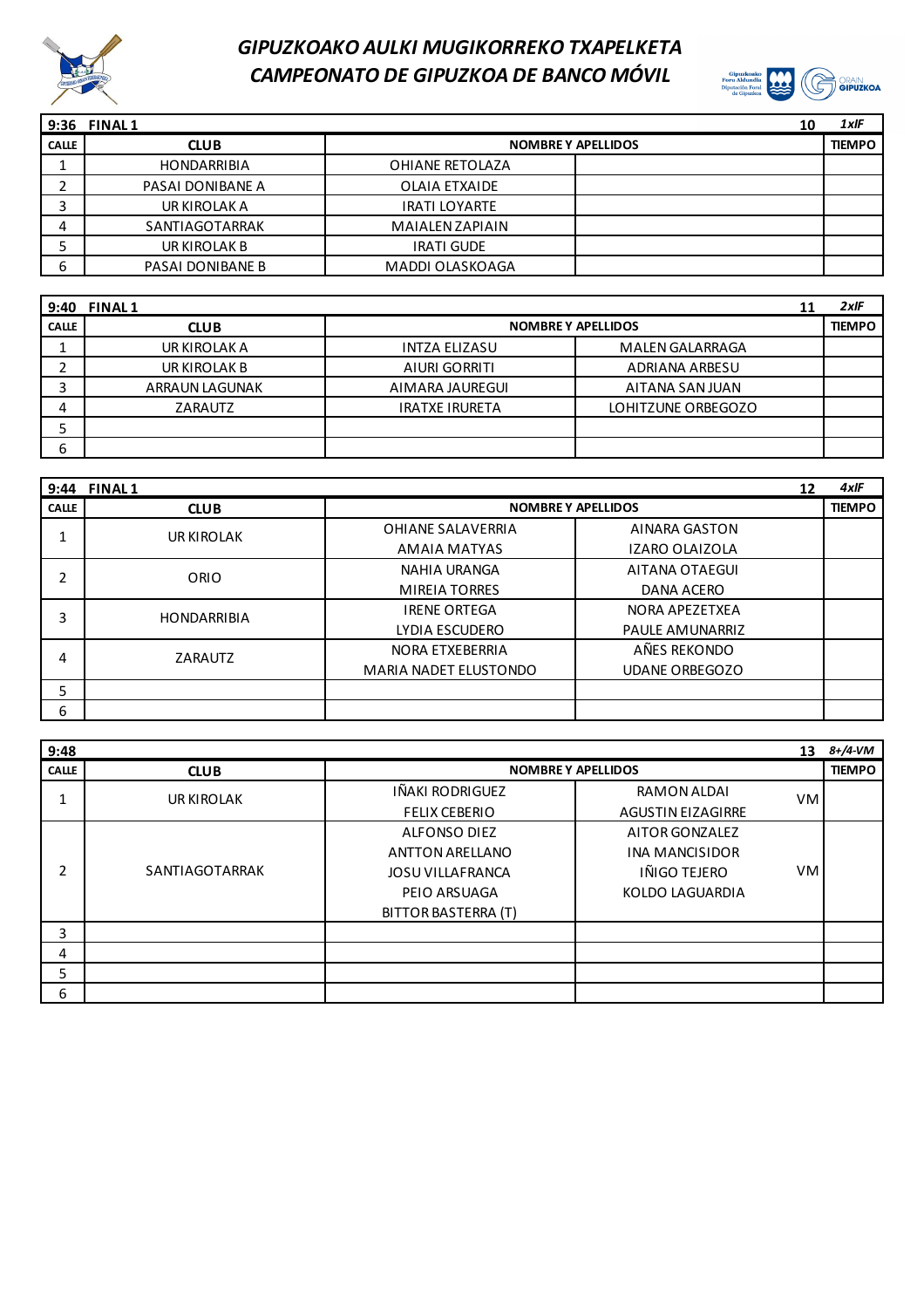



|              | 10:00 FINAL1          |                           | 14                        | 4xCF          |
|--------------|-----------------------|---------------------------|---------------------------|---------------|
| <b>CALLE</b> | <b>CLUB</b>           |                           | <b>NOMBRE Y APELLIDOS</b> | <b>TIEMPO</b> |
|              | SANTIAGOTARRAK        | <b>MAIALEN BENGOETXEA</b> | LEIRE NAVARIDAS           |               |
|              |                       | <b>MARIA MARTINEZ</b>     | JONE LAGUARDIA            |               |
| 2            | <b>HONDARRIBIA A</b>  | NEREA AMUNARRIZ           | <b>ENERITZ HERRADOR</b>   |               |
|              |                       | ERIKA BADIOLA             | AMAGOIA ARDANUY           |               |
| 3            | ORIO                  | NAHIA GONZALEZ ETXABARRI  | <b>IRATI GARRIDO</b>      |               |
|              |                       | LIA GAZTAÑAZPI            | <b>IRAIA AIZPURUA</b>     |               |
| 4            | UR KIROLAK            | <b>MARINA OTEGI</b>       | <b>ANE MARTIN</b>         |               |
|              |                       | <b>ELENE MIKEO</b>        | <b>IRATI ETXEBESTE</b>    |               |
| 5            | <b>PASAI DONIBANE</b> | KATIA IRAZU               | <b>ARIANE FERNANDEZ</b>   |               |
|              |                       | <b>IZAR ARANBURU</b>      | <b>UDANE BERAZA</b>       |               |
| 6            | <b>HONDARRIBIA B</b>  | <b>JONE UGARTE</b>        | OHIANE ALZA               |               |
|              |                       | <b>OLAIA FERNANDEZ</b>    | NORA AMUNARRIZ            |               |

| 10:05        |                    |                           |                       | 15            | $4 - CM$ |
|--------------|--------------------|---------------------------|-----------------------|---------------|----------|
| <b>CALLE</b> | <b>CLUB</b>        | <b>NOMBRE Y APELLIDOS</b> |                       | <b>TIEMPO</b> |          |
|              | <b>HONDARRIBIA</b> | ANDER LAZKANOTEGI         | UNAX IRIDOY           |               |          |
|              |                    | LANDER TORRES             | LIHER LAZKANOTEGI     |               |          |
|              | SANTIAGOTARRAK     | <b>JULEN VILLAFRANCA</b>  | <b>BITTOR LEKUONA</b> |               |          |
|              |                    | ANDER ARAMENDI            | BEÑAT FERNANDEZ       |               |          |
| 3            |                    |                           |                       |               |          |
| 4            |                    |                           |                       |               |          |
|              |                    |                           |                       |               |          |
| 6            |                    |                           |                       |               |          |

|              | <b>10:10 FINAL1</b> |                           |                          | 16 | 2xCM          |
|--------------|---------------------|---------------------------|--------------------------|----|---------------|
| <b>CALLE</b> | <b>CLUB</b>         | <b>NOMBRE Y APELLIDOS</b> |                          |    | <b>TIEMPO</b> |
|              | <b>SAN PEDRO</b>    | DIEGO DIEZ                | <b>ENEKO CARRASQUEDO</b> |    |               |
|              | ORIO B              | DANEL IZAGUIRRE           | <b>ERIC CHEN</b>         |    |               |
|              | <b>HONDARRIBIA</b>  | <b>ANDER MARTIN</b>       | <b>BITTOR PEREZ</b>      |    |               |
| 4            | UR KIROLAK B        | ALVARO ECHEVARRIA         | <b>JULEN ETXEZARRAGA</b> |    |               |
| ┙            |                     |                           |                          |    |               |
| 6            |                     |                           |                          |    |               |

|              | 10:15 FINAL 2  |                                             | 2xCM          |
|--------------|----------------|---------------------------------------------|---------------|
| <b>CALLE</b> | <b>CLUB</b>    | <b>NOMBRE Y APELLIDOS</b>                   | <b>TIEMPO</b> |
|              | PASAI DONIBANE | DAVID GARCIA<br><b>XABI ARRUABARRENA</b>    |               |
|              | UR KIROLAK A   | NICOLAS LOPEZ<br><b>MARTIN MORENO</b>       |               |
|              | ORIO A         | <b>IÑAKI SAGARNA</b><br>MATTINAGUIRREZABALA |               |
|              | SANTIAGOTARRAK | <b>JOKIN ANTUNEZ</b><br>LUKEN SOLOZABAL     |               |
|              |                |                                             |               |
| 6            |                |                                             |               |

|              | 10:25 FINAL 1      | 18                        | 1xCM          |
|--------------|--------------------|---------------------------|---------------|
| <b>CALLE</b> | <b>CLUB</b>        | <b>NOMBRE Y APELLIDOS</b> | <b>TIEMPO</b> |
|              | SANTIAGOTARRAK     | <b>BITTOR BASTERRA</b>    |               |
|              | ORIO               | MIKEL GENOVA              |               |
| ┑            | <b>HONDARRIBIA</b> | UNAI EMPARAN              |               |
| 4            |                    |                           |               |
|              |                    |                           |               |
| 6            |                    |                           |               |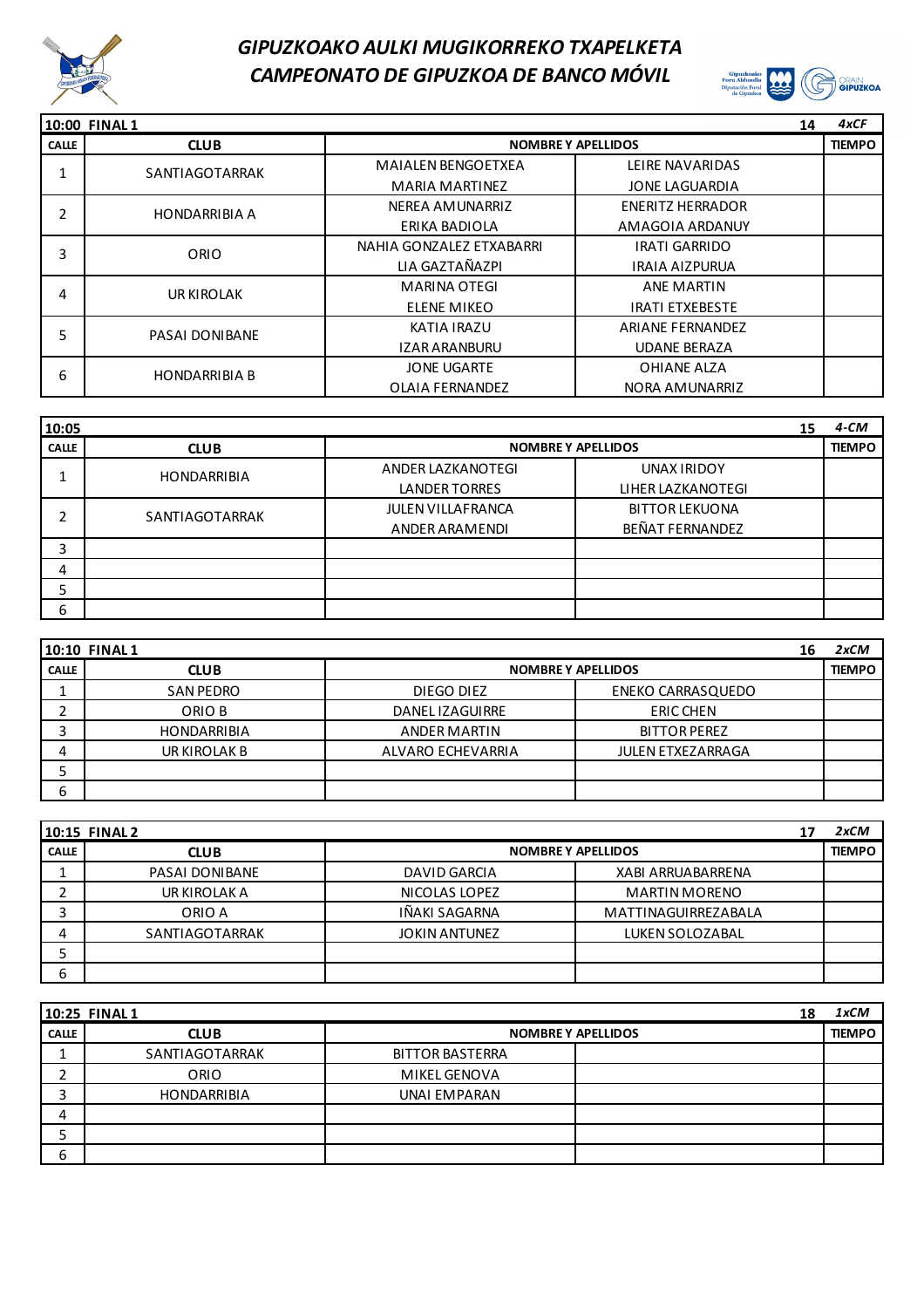



|              | 10:30 FINAL 1         |                            | 19                      | $4+CM$        |
|--------------|-----------------------|----------------------------|-------------------------|---------------|
| <b>CALLE</b> | <b>CLUB</b>           | <b>NOMBRE Y APELLIDOS</b>  |                         | <b>TIEMPO</b> |
|              |                       | <b>JON BARRANCO</b>        | OIER AZURMENDI          |               |
|              | ORIO                  | <b>UNAX URANGA</b>         | <b>XANET IRAZU</b>      |               |
|              |                       | OHIAN MANTEROLA (T)        |                         |               |
|              |                       | <b>JULEN RAMOS</b>         | PEDRO I. DE CARLOS      |               |
| 2            | <b>ARRAUN LAGUNAK</b> | <b>JUAN ROJO</b>           | <b>JON URRIZA</b>       |               |
|              |                       | ERRO SAKONA LURGAIN (T)    |                         |               |
|              |                       | <b>MARKEL ZABALA</b>       | OIER IRIONDO            |               |
| 3            | UR KIROLAK            | <b>JON TRECET</b>          | UR MUNIATEGIANDIKOETXEA |               |
|              |                       | <b>JOSU ARIZPELETA (T)</b> |                         |               |
| 4            |                       |                            |                         |               |
| 5            |                       |                            |                         |               |
| 6            |                       |                            |                         |               |

| 10:35        |                      |                                       | 20                                         | $4-CF$        |
|--------------|----------------------|---------------------------------------|--------------------------------------------|---------------|
| <b>CALLE</b> | <b>CLUB</b>          | <b>NOMBRE Y APELLIDOS</b>             |                                            | <b>TIEMPO</b> |
|              | <b>HONDARRIBIA A</b> | NEREA AMUNARRIZ<br>ERIKA BADIOLA      | <b>ENERITZ HERRADOR</b><br>AMAGOIA ARDANUY |               |
| ∍            | <b>HONDARRIBIA B</b> | <b>JONE UGARTE</b><br>OLAIA FERNANDEZ | OHIANE ALZA<br>NORA AMUNARRIZ              |               |
| 3            |                      |                                       |                                            |               |
| 4            |                      |                                       |                                            |               |
|              |                      |                                       |                                            |               |
| 6            |                      |                                       |                                            |               |

|              | 10:40 FINAL 1         |                           | 21                     | 2xCF          |
|--------------|-----------------------|---------------------------|------------------------|---------------|
| <b>CALLE</b> | <b>CLUB</b>           | <b>NOMBRE Y APELLIDOS</b> |                        | <b>TIEMPO</b> |
|              | UR KIROLAK A          | NAROA LANDA               | <b>HAIZEA GOZATEGI</b> |               |
|              | PASAI DONIBANE A      | ELAIA ARRUTI              | AMARITU LOPETEGI       |               |
|              | <b>ARRAUN LAGUNAK</b> | SAIOA ZUBELDIA            | ANE VILLAGARCIA        |               |
| 4            | SANTIAGOTARRAK A      | <b>MAIALEN BENGOETXEA</b> | <b>MARIA MARTINEZ</b>  |               |
|              | ZARAUTZ               | <b>ITXASO LOPETEGI</b>    | <b>SARA ARREGI</b>     |               |
| 6            |                       |                           |                        |               |

|              | 10:45 FINAL 2      |                           |                         | 22 | 2xCF          |
|--------------|--------------------|---------------------------|-------------------------|----|---------------|
| <b>CALLE</b> | <b>CLUB</b>        | <b>NOMBRE Y APELLIDOS</b> |                         |    | <b>TIEMPO</b> |
|              | ORIO               | <b>MAREN TAPIA</b>        | <b>MAIALEN AROSTEGI</b> |    |               |
|              | SANTIAGOTARRAK B   | <b>ELAIA SAENZ</b>        | <b>MARIA MARTINEZ</b>   |    |               |
|              | <b>HONDARRIBIA</b> | <b>MALEN FAGOAGA</b>      | <b>LUR LABAIEN</b>      |    |               |
|              | UR KIROLAK B       | <b>AMAIA ARBIZU</b>       | <b>IRATI UNANUE</b>     |    |               |
|              | PASAI DONIBANE B   | LAIA GUEREÑO              | AIORA CALVO             |    |               |
| 6            |                    |                           |                         |    |               |

|              | 10:55 FINAL1          |                           | 23 | 1xCF          |
|--------------|-----------------------|---------------------------|----|---------------|
| <b>CALLE</b> | <b>CLUB</b>           | <b>NOMBRE Y APELLIDOS</b> |    | <b>TIEMPO</b> |
|              | UR KIROLAK A          | <b>MAIDER LAMOSA</b>      |    |               |
|              | <b>ARRAUN LAGUNAK</b> | AINHOA BASAGOITI          |    |               |
|              | <b>HONDARRIBIA</b>    | <b>MADDI UGARTE</b>       |    |               |
|              | SANTIAGOTARRAK A      | LEIRE NAVARIDAS           |    |               |
|              |                       |                           |    |               |
| ь            |                       |                           |    |               |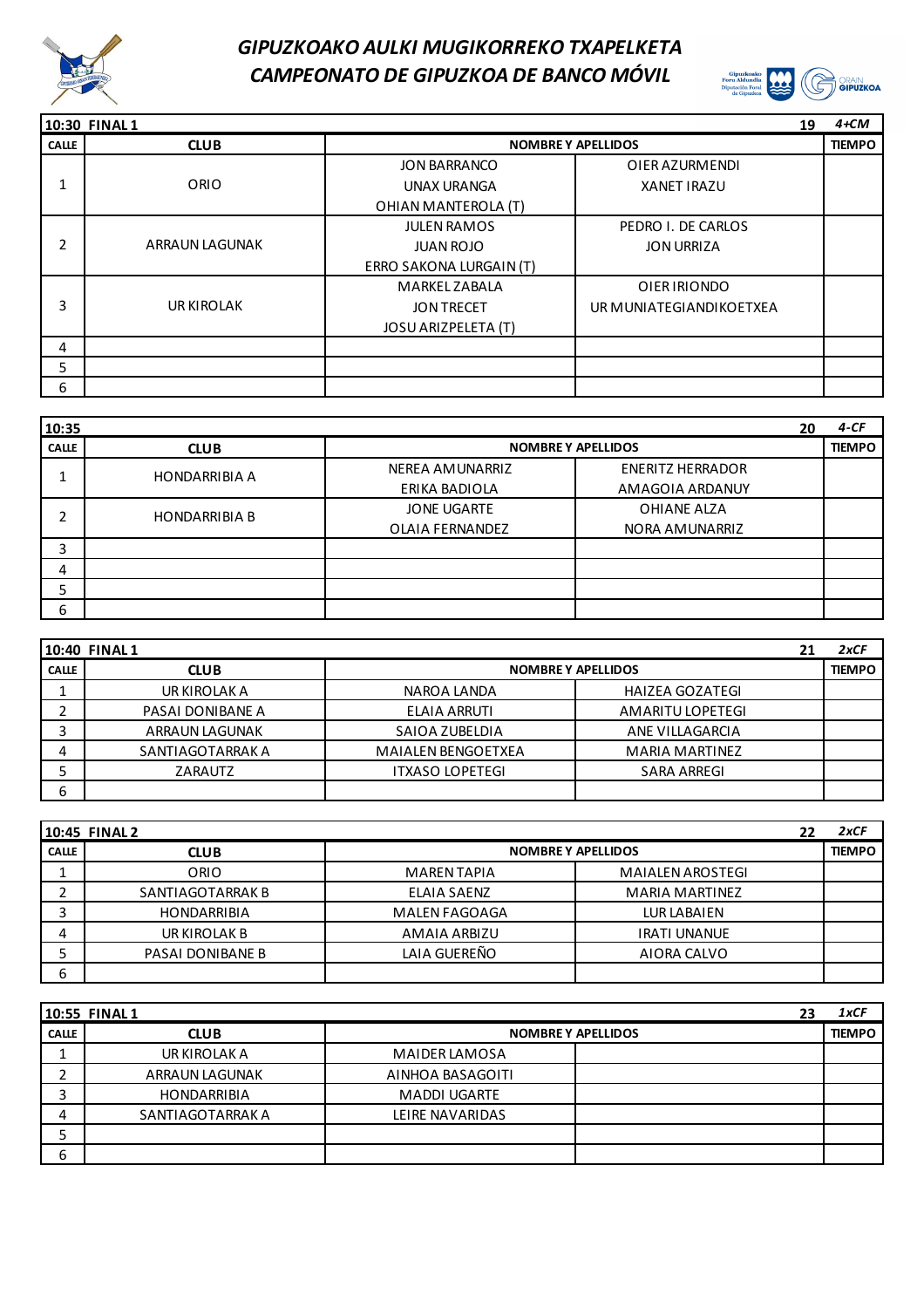



|              | 11:00 FINAL 2    | 24                        | 1xCF          |
|--------------|------------------|---------------------------|---------------|
| <b>CALLE</b> | <b>CLUB</b>      | <b>NOMBRE Y APELLIDOS</b> | <b>TIEMPO</b> |
|              | ZARAUTZ          | SARA ARREGI               |               |
|              | SANTIAGOTARRAK B | MIKAELA REKALDE           |               |
|              | UR KIROLAK B     | ANE OÑATE                 |               |
|              |                  |                           |               |
|              |                  |                           |               |
| ь            |                  |                           |               |

|              | <b>11:10 FINAL1</b> |                           | 25                   | 4xCM          |
|--------------|---------------------|---------------------------|----------------------|---------------|
| <b>CALLE</b> | <b>CLUB</b>         | <b>NOMBRE Y APELLIDOS</b> |                      | <b>TIEMPO</b> |
|              | SANTIAGOTARRAK      | <b>JULEN BELTRAN</b>      | <b>JOKIN ANTUNEZ</b> |               |
|              |                     | <b>XABIER PAYO</b>        | LUKEN SOLOZABAL      |               |
| ำ            | ARRAUN LAGUNAK      | MIKEL ARANZADI            | <b>ENBOR LURGAIN</b> |               |
|              |                     | <b>HODEI GONZALEZ</b>     | UNAI MONTOTO         |               |
| 3            | ORIO                | ARITZ TELMO GARTZIA       | <b>HODEI ALONSO</b>  |               |
|              |                     | AXEL LICEAGA              | PATXI MANCISIDOR     |               |
| 4            |                     |                           |                      |               |
| ∍            |                     |                           |                      |               |
| 6            |                     |                           |                      |               |

|                | 11:15 FINAL 1      |                          |                             | 26 | $8+CM$        |
|----------------|--------------------|--------------------------|-----------------------------|----|---------------|
| <b>CALLE</b>   | <b>CLUB</b>        |                          | <b>NOMBRE Y APELLIDOS</b>   |    | <b>TIEMPO</b> |
|                |                    | BEÑAT SEGUROLA           | BEÑAT SUSPERREGI            |    |               |
|                |                    | <b>JAN SETIEN</b>        | <b>IKER DOS REIS</b>        |    |               |
| 1              | UR KIROLAK B       | <b>OIER JAUREGI</b>      | <b>URKO ARRUEBARRENA</b>    |    |               |
|                |                    | <b>JON UNZUETA</b>       | <b>CRISTIAN GOLDARAZENA</b> |    |               |
|                |                    | JULEN ETXEZARRAGA (T)    |                             |    |               |
|                |                    | <b>ANDER LAZKANOTEGI</b> | <b>UNAI EMPARAN</b>         |    |               |
|                |                    | <b>LANDER TORRES</b>     | <b>ARSEN PASHKEVYCH</b>     |    |               |
| $\overline{2}$ | <b>HONDARRIBIA</b> | UNAX IRIDOY              | AIMAR AMUNARRIZ             |    |               |
|                |                    | LIHER LAZKANOTEGI        | <b>BEÑAT ANCISAR</b>        |    |               |
|                |                    | ANER RIBES (T)           |                             |    |               |
|                |                    | <b>XANET IRAZU</b>       | <b>JON BARRANCO</b>         |    |               |
|                |                    | <b>UNAX URANGA</b>       | IÑAKI SAGARNA               |    |               |
| 3              | ORIO               | <b>WALID JERABI</b>      | <b>MATTIN AGUIRREZABALA</b> |    |               |
|                |                    | OIER AZURMENDI           | <b>ERIK BERGNER</b>         |    |               |
|                |                    | OHIAN MANTEROLA (T)      |                             |    |               |
|                |                    | <b>MARKEL ZABALA</b>     | <b>ALVARO ECHEVARRIA</b>    |    |               |
|                |                    | <b>MARTIN MORENO</b>     | UR MUNIATEGIANDIKOETXEA     |    |               |
| 4              | <b>UR KIROLAK</b>  | OIER IRIONDO             | NICOLAS LOPEZ               |    |               |
|                |                    | <b>JON TRECET</b>        | <b>ANARTZ ANABITARTE</b>    |    |               |
|                |                    | TELMO URTEAGA (T)        |                             |    |               |
|                |                    | <b>ASIER ISASTI</b>      | OINATZ EGIAZABAL            |    |               |
|                |                    | <b>IBON AIESTARAN</b>    | JON MUÑOZ BAROJA            |    |               |
| 5              | ZARAUTZ            | <b>IBAN ARROSPIDE</b>    | <b>MIKELIRURETAGOIENA</b>   |    |               |
|                |                    | <b>JURGI PLAZAOLA</b>    | <b>JULEN EIZAGIRRE</b>      |    |               |
|                |                    | IMANOL IRURETAGOIENA (T) |                             |    |               |
| 6              |                    |                          |                             |    |               |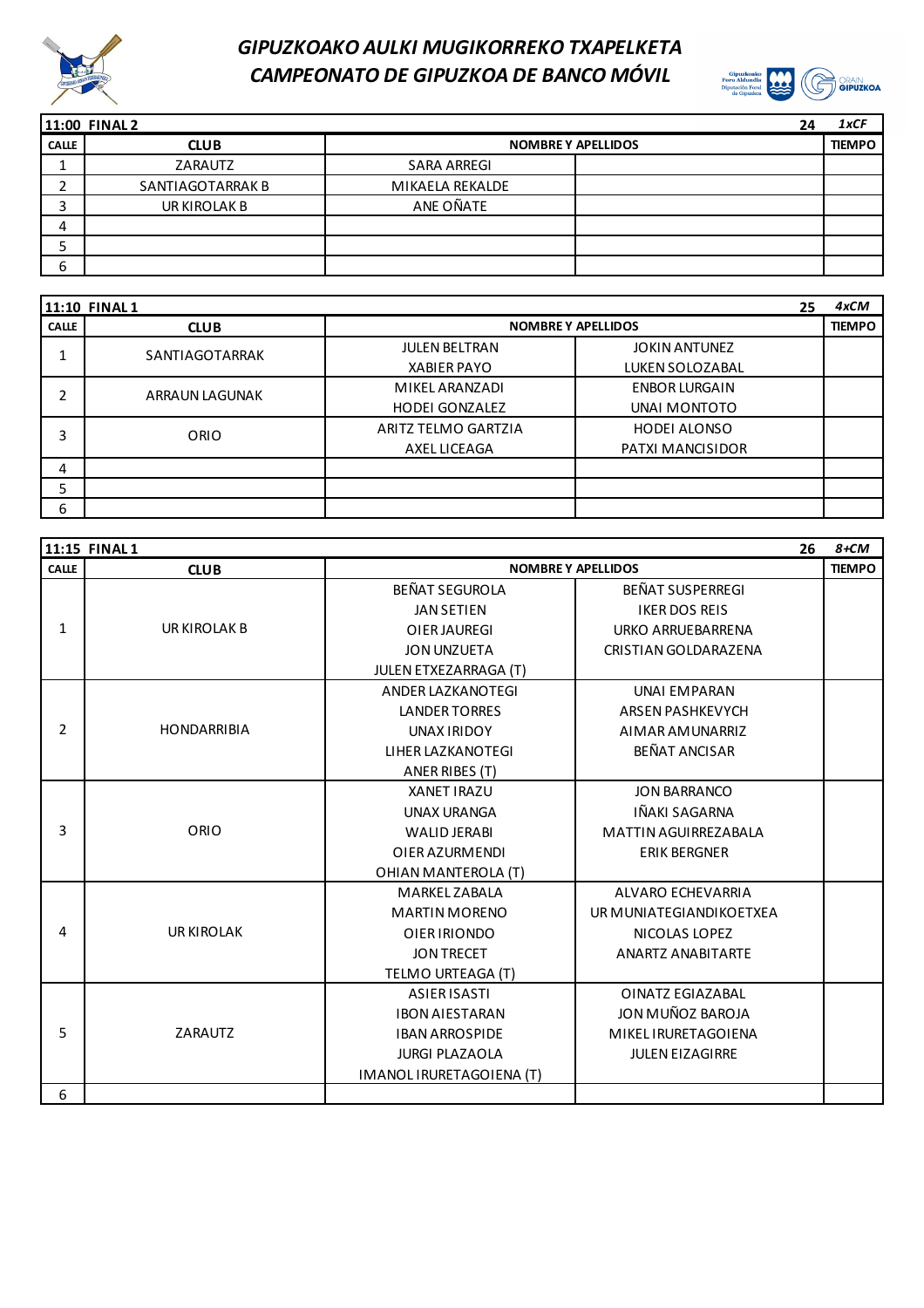



| 11:24        |                          |                           | 27                      | ıх            |
|--------------|--------------------------|---------------------------|-------------------------|---------------|
| <b>CALLE</b> | <b>CLUB</b>              | <b>NOMBRE Y APELLIDOS</b> |                         | <b>TIEMPO</b> |
|              | <b>HERNANI</b>           | BEÑAT ODRIOZOLA           |                         |               |
| າ<br>∠       |                          |                           |                         |               |
| 3            |                          |                           |                         |               |
| 4            |                          |                           |                         |               |
| 5            |                          |                           |                         |               |
|              |                          | <b>AITOR SERRA</b>        | <b>ION AGINAGA</b>      |               |
|              |                          | UNAX LOPEZ                | UNAX FALCON             |               |
| 6            | ARRAUN LAGUNAK (8+ ABSM) | OIER GARAIAR              | <b>MARTIN BARTOLOME</b> |               |
|              |                          | YANNIK BRIONES            | <b>IRAITZ GOENAGA</b>   |               |
|              |                          | JAVIER CANO (T)           |                         |               |

| 11:30        |                     |                         |                           | 28 | $4x$ JF       |
|--------------|---------------------|-------------------------|---------------------------|----|---------------|
| <b>CALLE</b> | <b>CLUB</b>         |                         | <b>NOMBRE Y APELLIDOS</b> |    | <b>TIEMPO</b> |
|              | <b>HONDARRIBIAA</b> | ANE GALARDI             | AISLIN ETXEBESTE          |    |               |
|              |                     | <b>ERROXE AMUNARRIZ</b> | LOREA ORONOZ              |    |               |
|              | PASAI DONIBANE      | <b>HAIZEA LECUONA</b>   | <b>ALAITZ URTIZBEREA</b>  |    |               |
|              |                     | MADDI GUERÑO            | EIDER ARRARAS             |    |               |
| 3            | UR KIROLAK (ABSF)   | <b>JUNE BALDA</b>       | OHIANA CEREIJO            |    |               |
|              |                     | <b>IRATI MERCADER</b>   | <b>MAIALEN ARRAZOLA</b>   |    |               |
| 4            |                     |                         |                           |    |               |
| 5            |                     |                         |                           |    |               |
| 6            |                     |                         |                           |    |               |

|              | 11:36 FINAL 1       |                           | 29                      | $4-JM$        |
|--------------|---------------------|---------------------------|-------------------------|---------------|
| <b>CALLE</b> | <b>CLUB</b>         | <b>NOMBRE Y APELLIDOS</b> |                         | <b>TIEMPO</b> |
|              | UR KIROLAK          | <b>HODEI ELOLA</b>        | <b>ADEI TAMAYO</b>      |               |
|              |                     | NICOLAS RODRIGUEZ         | <b>OHIAN ANABITARTE</b> |               |
| 2            | <b>HONDARRIBIAA</b> | UNAI JERICO               | <b>INAZIO ETXEBESTE</b> |               |
|              |                     | <b>JULEN BALERDI</b>      | <b>OHIAN ARDANUY</b>    |               |
| 3            | SANTIAGOTARRAK      | <b>IBAI OTXOA</b>         | BEÑAT MARTINEZ          |               |
|              |                     | <b>HUGO RODRIGUEZ</b>     | <b>JON ANDER PENAS</b>  |               |
| 4            |                     |                           |                         |               |
| 5            |                     |                           |                         |               |
|              |                     | <b>MARCOS MEDINA</b>      | AITOR MURGIONDO         |               |
| 6            | UR KIROLAK (4+)     | <b>ADUR MITXELENA</b>     | HEGOI GOÑI              |               |
|              |                     | EKAIN EIZAGIRRE (T)       |                         |               |

|              | 11:42 FINAL1         |                           |                          | 30 | 2xJM          |
|--------------|----------------------|---------------------------|--------------------------|----|---------------|
| <b>CALLE</b> | <b>CLUB</b>          | <b>NOMBRE Y APELLIDOS</b> |                          |    | <b>TIEMPO</b> |
|              | <b>HONDARRIBIA B</b> | ENEKO LAZARO              | <b>LANDER COLAS</b>      |    |               |
|              | ORIO                 | <b>IMANOL SARASUA</b>     | HODEI AIZARNAZABAL       |    |               |
|              | UR KIROLAK           | BEÑAT SANTOS              | <b>MARCOS MEDINA</b>     |    |               |
| 4            | SANTIAGOTARRAK A     | <b>XABI ETXEBESTE</b>     | PABLO MARTINEZ           |    |               |
|              | <b>HONDARRIBIA A</b> | <b>JULEN MARTINEZ</b>     | <b>MARKEL GOIKOETXEA</b> |    |               |
| ь            | SANTIAGOTARRAK B     | ANDER IBARGOIEN           | <b>ALEX CONDE</b>        |    |               |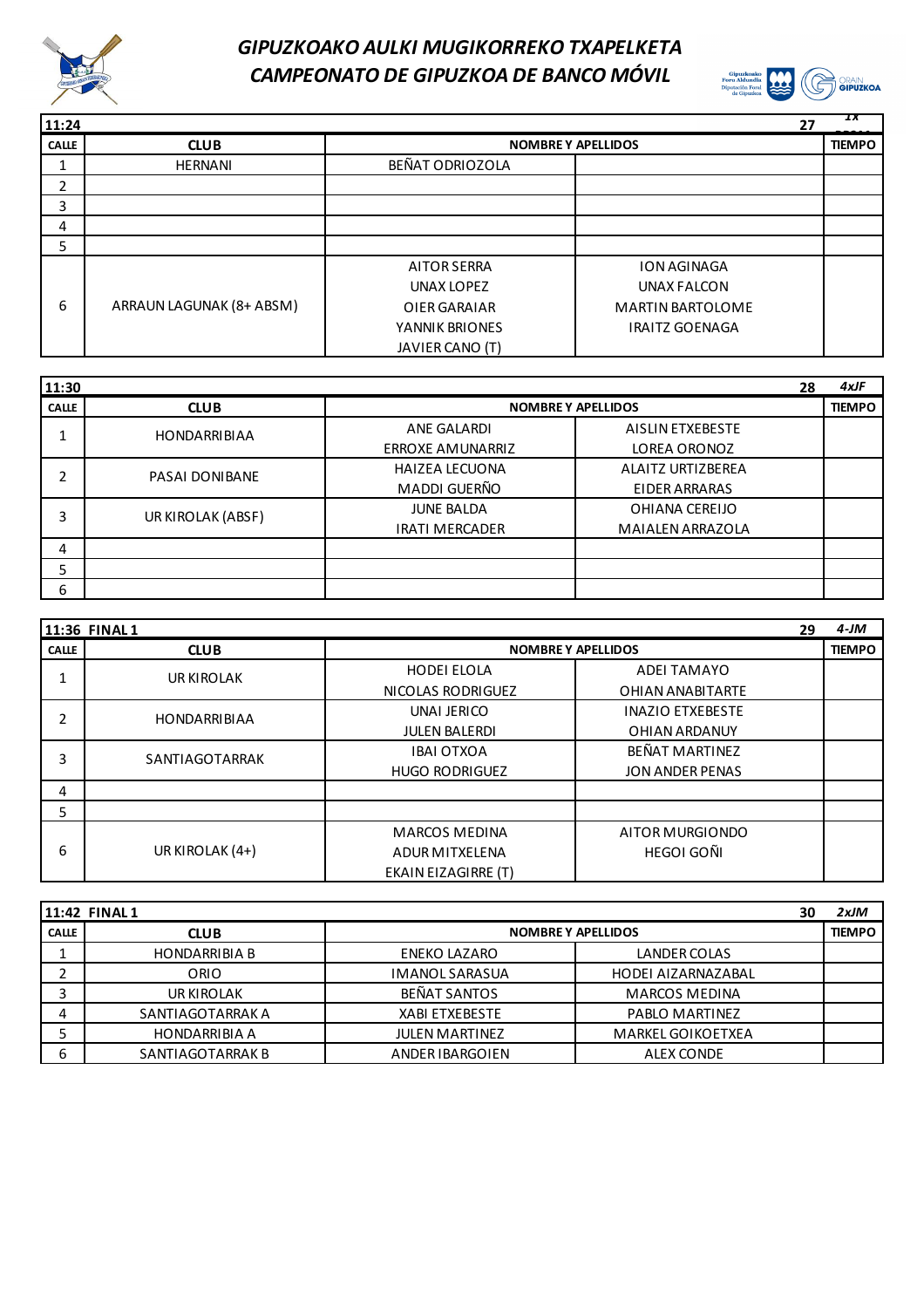



|              | 11:48 FINAL1          |                            | 31                   | 1xJM          |
|--------------|-----------------------|----------------------------|----------------------|---------------|
| <b>CALLE</b> | <b>CLUB</b>           | <b>NOMBRE Y APELLIDOS</b>  |                      | <b>TIEMPO</b> |
|              | <b>ARRAUN LAGUNAK</b> | <b>HUGO SILVA</b>          |                      |               |
| ∠            | UR KIROLAK            | <b>MARKEL AMAS</b>         |                      |               |
|              | ORIO                  | <b>JULEN URRETAVIZCAYA</b> |                      |               |
| 4            | <b>HONDARRIBIA</b>    | <b>OSERTZ LARRETXEA</b>    |                      |               |
| э            |                       |                            |                      |               |
| 6            | UR KIROLAK (2-)       | <b>IKER ARIZPELETA</b>     | <b>IGORTZ ETXABE</b> |               |

|              | 12:06 FINAL1         |                           |                   | 32 | $2x$ JF       |
|--------------|----------------------|---------------------------|-------------------|----|---------------|
| <b>CALLE</b> | <b>CLUB</b>          | <b>NOMBRE Y APELLIDOS</b> |                   |    | <b>TIEMPO</b> |
|              | <b>HONDARRIBIA B</b> | ANE GALARDI               | AISLIN ETXEBESTE  |    |               |
|              | SANTIAGOTARRAK       | <b>MAITANE ZAPIAIN</b>    | ANE CALVO         |    |               |
| ت            | <b>HONDARRIBIA A</b> | <b>ERROXE AMUNARRIZ</b>   | LOREA ORONOZ      |    |               |
| 4            |                      |                           |                   |    |               |
|              |                      |                           |                   |    |               |
| 6            | UR KIROLAK (2-)      | NAHIKARI ARTANO           | <b>JUNE BALDA</b> |    |               |

|              | 12:18 FINAL 1        |                           | 33 | 1xJF |
|--------------|----------------------|---------------------------|----|------|
| <b>CALLE</b> | <b>CLUB</b>          | <b>NOMBRE Y APELLIDOS</b> |    |      |
|              | ORIO B               | AINHOA GARCIA             |    |      |
|              | SANTIAGOTARRAK       | AROA ILLARRAMENDI         |    |      |
|              | <b>HONDARRIBIA A</b> | ANE EMAZABEL              |    |      |
| 4            | ORIO A               | AROA GOMEZ                |    |      |
|              | UR KIROLAK           | <b>IRENE IGUAIN</b>       |    |      |
| ь            | <b>HONDARRIBIA B</b> | AINHITZE ZABALA           |    |      |

|              | <b>12:30 FINAL1</b>  |                           |                         | 34 | 4xJM          |
|--------------|----------------------|---------------------------|-------------------------|----|---------------|
| <b>CALLE</b> | <b>CLUB</b>          | <b>NOMBRE Y APELLIDOS</b> |                         |    | <b>TIEMPO</b> |
|              | <b>HONDARRIBIA B</b> | <b>JULEN MARTINEZ</b>     | <b>ENEKO LAZARO</b>     |    |               |
|              |                      | <b>MARKEL GOIKOETXEA</b>  | <b>INAZIO ETXEBESTE</b> |    |               |
| 2            | ORIO                 | UGAITZ ASTIGARRAGA        | <b>OIERIKATZETA</b>     |    |               |
|              |                      | <b>OHIAN FERRER</b>       | <b>ADURTAPIA</b>        |    |               |
| 3            | SANTIAGOTARRAK A     | <b>XABI ETXEBESTE</b>     | PABLO MARTINEZ          |    |               |
|              |                      | ANDER IBARGOIEN           | <b>ALEX CONDE</b>       |    |               |
| 4            | <b>HONDARRIBIA A</b> | UNAI JERICO               | OSERTZ LARRETXEA        |    |               |
|              |                      | <b>JULEN BALERDI</b>      | OHIAN ARDANUY           |    |               |
| 5            | SANTIAGOTARRAK B     | <b>IBAI OTXOA</b>         | BEÑAT MARTINEZ          |    |               |
|              |                      | <b>HUGO RODRIGUEZ</b>     | <b>JON ANDER PENAS</b>  |    |               |
| 6            |                      |                           |                         |    |               |

| 12:36        |                     |                              | 35                        | $4 + ABM$     |
|--------------|---------------------|------------------------------|---------------------------|---------------|
| <b>CALLE</b> | <b>CLUB</b>         |                              | <b>NOMBRE Y APELLIDOS</b> | <b>TIEMPO</b> |
|              |                     | <b>MARCOS MEDINA</b>         | AITOR MURGIONDO           |               |
|              | UR KIROLAK A (4+)   | <b>ADUR MITXLENA</b>         | HEGOI GOÑI                |               |
|              |                     | <b>EKAIN EIZAGIRRE (T)</b>   |                           |               |
|              |                     | <b>HODEI ELOLA</b>           | <b>ADEI TAMAYO</b>        |               |
| 2            | UR KIROLAK B (4+)   | NICO RODRIGUEZ               | <b>OHIAN ANABITARTE</b>   |               |
|              |                     | <b>JULEN ETXEZARRAGA (T)</b> |                           |               |
| 3            | ARRAUN LAGUNAK (4-) | <b>AITOR SERRA</b>           | <b>MARTIN BARTOLOME</b>   |               |
|              |                     | UNAX LOPEZ                   | <b>IRAITZ GOENAGA</b>     |               |
| 4            |                     |                              |                           |               |
| 5            |                     |                              |                           |               |
| 6            |                     |                              |                           |               |